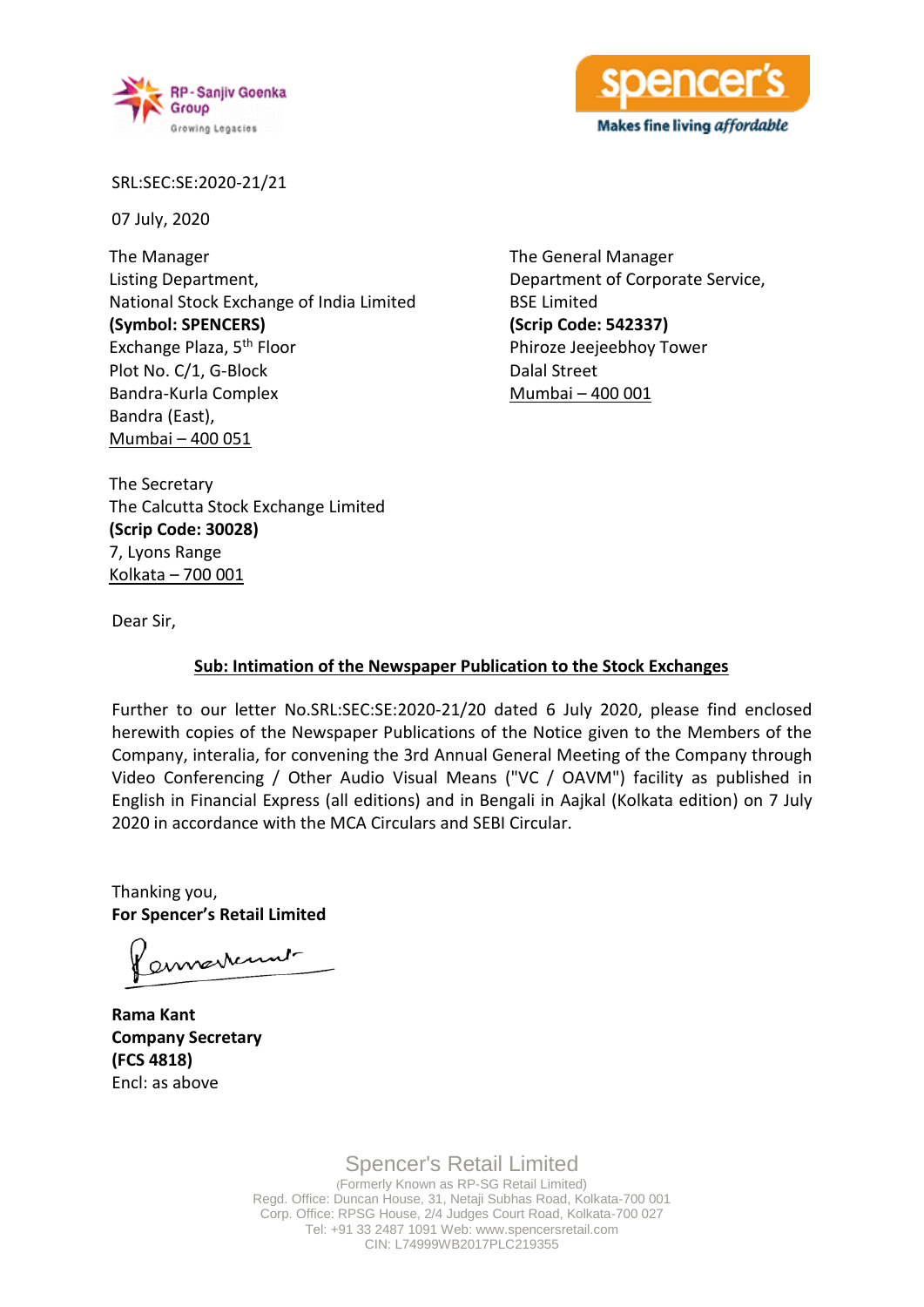## **FINANCIAL EXPRESS**

### TUESDAY, JULY 7, 2020

RP-Sanily Goenka Group



### **Spencer's Retail Limited**

(formerly known as RP-SG Retail Limited) Regd. Office: Duncan House, 31, Netaji Subhas Road, Kolkata-700 001 CIN: L74999WB2017PLC219355, PH: 033-6625 7600 / 2487 0000 E-mail: spencers.secretarial@rpsg.in, Website: www.spencersretail.com

#### NOTICE TO THE MEMBERS OF THE THIRD ANNUAL GENERAL MEETING

Members may please note that the Third Annual General Meeting (AGM) of the Company will be held on Monday, 3 August, 2020 at 12.30 p.m., Indian Standard Time (IST), through Video Conferencing (VC) / Other Audio Video Means (OAVM) in compliance with all the applicable provisions of the Companies Act, 2013 and the Rules made thereunder and the SEBI (Listing Obligations and Disclosure Requirement) Regulations, 2015 read with General Circular numbers 14/2020, 17/2020, 20/2020 dated April 8, 2020, April 13, 2020 and May 5, 2020 respectively issued by Ministry of Corporate Affairs (MCA), Government of India, and Circular No. SEBI/HO/CFD/CMD1/ CIR/P/2020/79 dated 12 May, 2020 issued by the Securities and Exchange Board of India (SEBI), to transact the businesses set forth in the Notice convening the AGM.

In compliance with the above Circulars, electronic copies of the Notice of AGM and Annual Report for the Financial Year 2019-20 will be sent to all the Members whose email addresses are registered with the Company/Depository Participant(s). The said Notice and Annual Report will also be available on the Company's website at www.spencersretail.com and on the website of the Stock Exchanges where the shares of the Company are listed.

#### Manner of registering/ updating email addresses:

- . Members holding shares in physical mode and who have not updated their email addresses, with the Company arerequested to update their e-mail addresses, by writing to the Company at spencersagm2020@rpsg.in or to the Share Transfer Agent of the Company, Linkintime India Private Limited at rnt.helpdesk@linkintime.co.in or update at the link: https://linkintime.co.in/emailreg/email\_register.html along with the copy of the signed request letter mentioning the name and address of the members, self attested copy of the PAN and self-attested scanned copy of Aadhar Card/Voter ID/Passport in support of the address of the member.
- · Members holding shares in dematerialized mode are requested to register /update their email addresses with the relevant Depository Participants.

#### Manner of casting Vote through e-voting:

- · Members will have an opportunity to cast their votes remotely on the businesses as set forth in the Notice of the AGM through remote e-voting system.
- . The login credentials for casting the votes through e-voting shall be made available to the Members through email after successfully registering their email addresses in the manner provided above.

This notice is being issued for the information and benefit of all the members of the Company in compliance with the applicable circulars issued by MCA and SEBI.